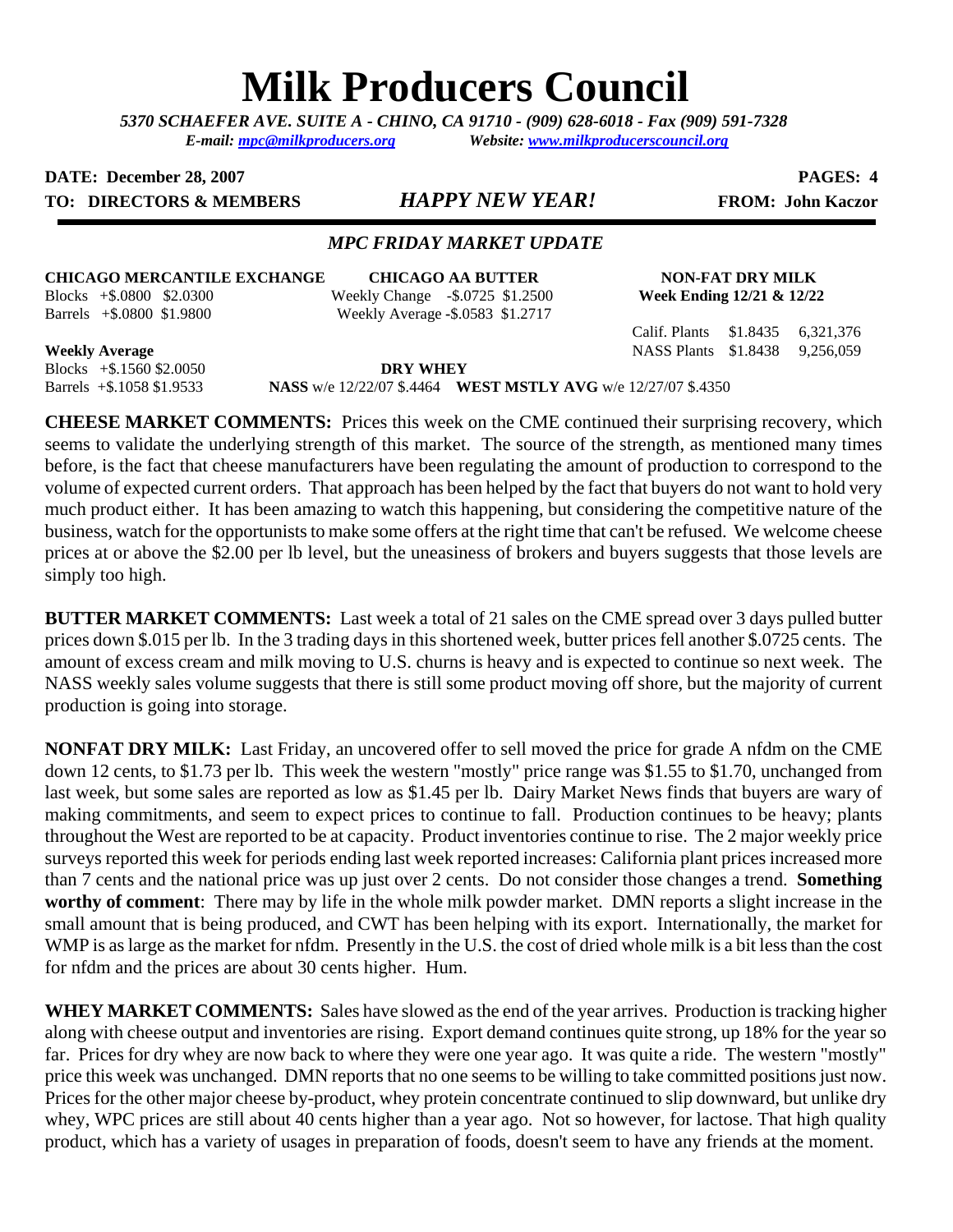## **FRED DOUMA'S PRICE PROJECTIONS…**

**Dec 28 2007 Final: Quota cwt. \$20.78 Overbase cwt. \$19.08 Cls. 4a cwt. \$19.16 Cls. 4b cwt. \$18.58 Last week: Quota cwt. \$20.62 Overbase cwt. \$18.92 Cls. 4a cwt. \$18.72 Cls. 4b cwt. \$18.50** 

### **\*\*\***

**DAIRY PRODUCT EXPORTS NEEDED TO SUPPORT U.S. MILK PRICES IN 2008:** *(By John Kaczor)* Projections of next year's milk prices continue to be made and published, and almost all continue to be very optimistic. Most prognosticators believe the average all-milk price for federal orders next year will be within \$1.25 per cwt of this year's all-time average high. Wow! Those projections are based on assumptions about next year's U.S. and international milk production and usage, and projections of U.S. and international dairy product prices.

California's pool prices (at 3.5% butterfat) are expected to average about \$17.65 per cwt this year. If the latest national price projections for 2008 are correct and if California's prices follow the same pattern, it would seem that 2008 will be another year to remember. Here's a recap of California's annual average milk prices since 2003. The figure for 2008 is set at \$1.25 per cwt below 2007's estimated average.

> 2003 \$11.10 2004 \$14.19 2005 \$13.56 2006 \$11.27 2007 \$17.65 2008 \$16.40

Before savoring the thought about a \$16.40 per cwt average price for next year, the following points are worth considering.

 1. The change in the formulas for setting prices for Class 2, 3, 4a, and 4b, which became effective December 1, 2007, results in a permanent pool price reduction of about \$.45 per cwt, relative to prices in federal order areas. That means that California producers can expect 2008's prices to average about \$15.95 per cwt instead of \$16.40.

 2. An annual average price of \$15.95 per cwt in 2008 does not in any way mean that a "train wreck" in milk prices cannot or will not happen in 2008. **Milk price volatility** has been thoroughly discussed by MPC's Geoffrey Vanden Heuvel, and the reasons for a repeating pattern of sharp price drop-offs following periods of strong prices have been pinpointed in Cornell University's System Dynamics forecasting model. Remember, California's record prices started out with a January overbase price of \$12.00 per cwt and rose to \$19.00 by June. It is expected to finish out the year above \$19.00. That pattern could be reversed in 2008. The Cornell model projects something just like that -- unless certain dairy product exports become surprisingly strong.

 3. CWT's last herd retirement program was as successful as it was because it followed twelve months of extremely low milk prices. The next one will likely follow twelve months of very good milk prices. Producers' response to a CWT offer next year could be quite different than the response given to it last year even with the "wrinkle" CWT is now considering.

While it may not be apparent, the above outline suggests that even with increasing costs, milk production in 2008 will likely start out on a very strong note for all the right reasons, and should continue strong **until after milk prices begin to fall**. A milk production increase of 1%, which tracks with the annual increase in U.S. population, is not considered to be a threat to dairy product prices. However, anything much beyond the 1% level can be considered surplus which must be removed in order to avoid falling prices. [Milk production for the 1st 11 months in 2007 is running 2.1% higher than a year earlier.] Because most of the milk price projections for next year are accompanied by projections of milk production increases of two to two and one-half percent (but starting out the year at about three and one-half percent) it follows that **the extra milk production will be converted to products that have no market in the U.S.**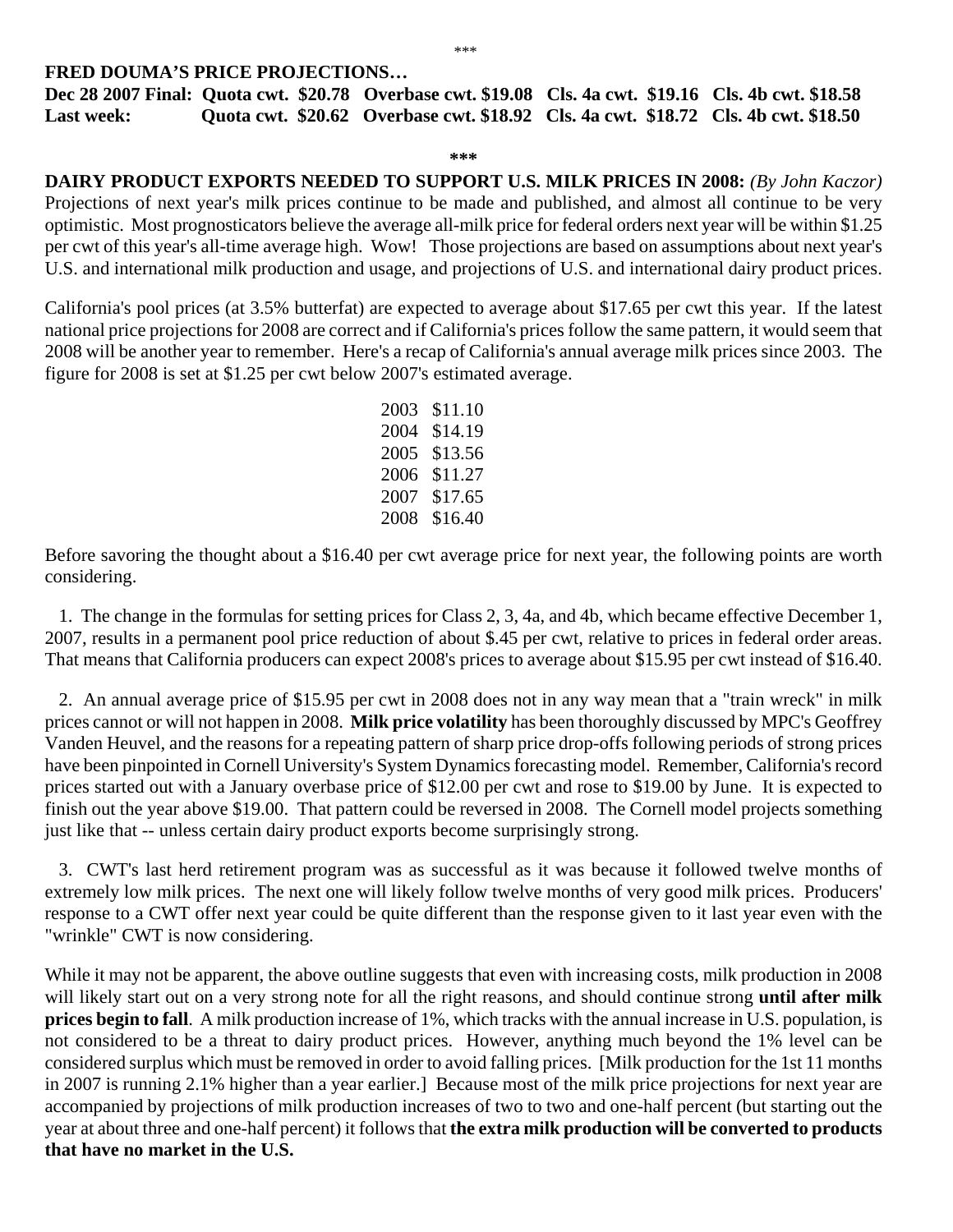**The projections for strong milk prices in 2008 are therefore supported by the belief that U.S. export volume will continue at or above recent levels** and export prices will remain about where they are now. That's bold thinking, but it could happen. Here is what it will take:

- A ready supply of the right dairy products in the U.S.;
- A tightening in dairy product availability elsewhere;
- A continuing weak U.S. dollar;
- Continuing demand from developed and emerging economies that do not have a large dairy industry.

According to USDA's Foreign Agricultural Service (FAS), the U.S. is producing a surplus of butter and nonfat dry milk. The U.S. dollar is weak and is not expected to strengthen anytime soon. And growing international demand for dairy products has existed for quite some time. The 4th requirement, a slowing in milk production in Western Europe and Oceania, the world's two major dairy exporting regions, began in 2006, mainly because of weatherrelated problems. When the supply shortage of butter and nfdm (and to a much lesser extent, cheese) began to impact international buyers, prices began to rise and the U.S. dairy industry benefited. The following table shows the quantities (in million lbs) of the four major U.S. dairy product exports for the past three years.

|                           | <b>Nonfat Dry Milk</b> | <b>Butter &amp; BF</b> | <b>Cheese</b> | Dry Whey |
|---------------------------|------------------------|------------------------|---------------|----------|
| 2005                      | 611.6                  | <b>17.1</b>            | 127.3         | 420.6    |
| 2006                      | 636.8                  | 22.4                   | 156.5         | 506.1    |
| $2006(10 \text{ months})$ | 559.4                  | 20.4                   | 126.8         | 423.6    |
| $2007(10 \text{ months})$ | 455.6                  | 59.1                   | 175.5         | 499.3    |

Except for nonfat dry milk, exports of the other three products are sharply higher this year compared to the same period in 2006. NFDM volume is down by 19%. The prices received for all four product groups are averaging higher than in 2006: nfdm up 43 cents, butter and anhydrous milkfat up 28 cents, cheese up 20 cents, and dry whey up 18 cents.

**The critical questions regarding exports of these products are what volumes will be required to clear the expected surplus from the U.S. market, and can those sales volumes be reached and held.** Because butter and nonfat dry milk have been and will continue to be the "balance wheels" of the U.S. dairy industry, it's essential that surplus production in these two product categories be cleared away at prices that will not adversely effect prices of products used in federal order and California price formulas. **At current rates of milk production, butter production is running about 8 to 10 million lbs per month higher than last year and production of nonfat and skim milk powders about 20 million lbs per month higher**. Inventories of both are now believed to be higher than U.S. manufacturers and their customers are willing to carry. Current rates of increase in butter and nonfat dry milk production are clearly greater than this year's increase in exports of those products.

# **Prospects for Exports of Butter and Butterfat**

**The increase in butter exports shown in the table above is explained almost entirely by sales to Europe**, and did not begin until June when a shortage became evident and local prices began to sharply rise. A potential problem with maintaining those sales is that milk production in Europe is already recovering from recent bad weather and production quotas have been increased by 2% effective three months from now. **Milk prices have been very good in Europe, and Euro dollars have the same effect on milk producers over there as U.S. dollars have on producers over here**. Milk production in New Zealand, a major supplier to Europe, is also expecting a sizable increase this season, and the two-year drought that has plagued Australia's dairy industry appears to have ended. Europe did not choose U.S. butter before their shortage occurred, and it remains to be seen how much of their future purchases will remain with U.S. sellers. (Tariffs on butter in the EU are about 90 cents per lb.) CWT has announced a plan to devote about \$20 million next year for targeted exports of specific dairy products. Frankly, that seems far too little considering the obstacles being faced, but we wish them the best of luck. Prospects for maintaining butter exports at present levels do not look good.